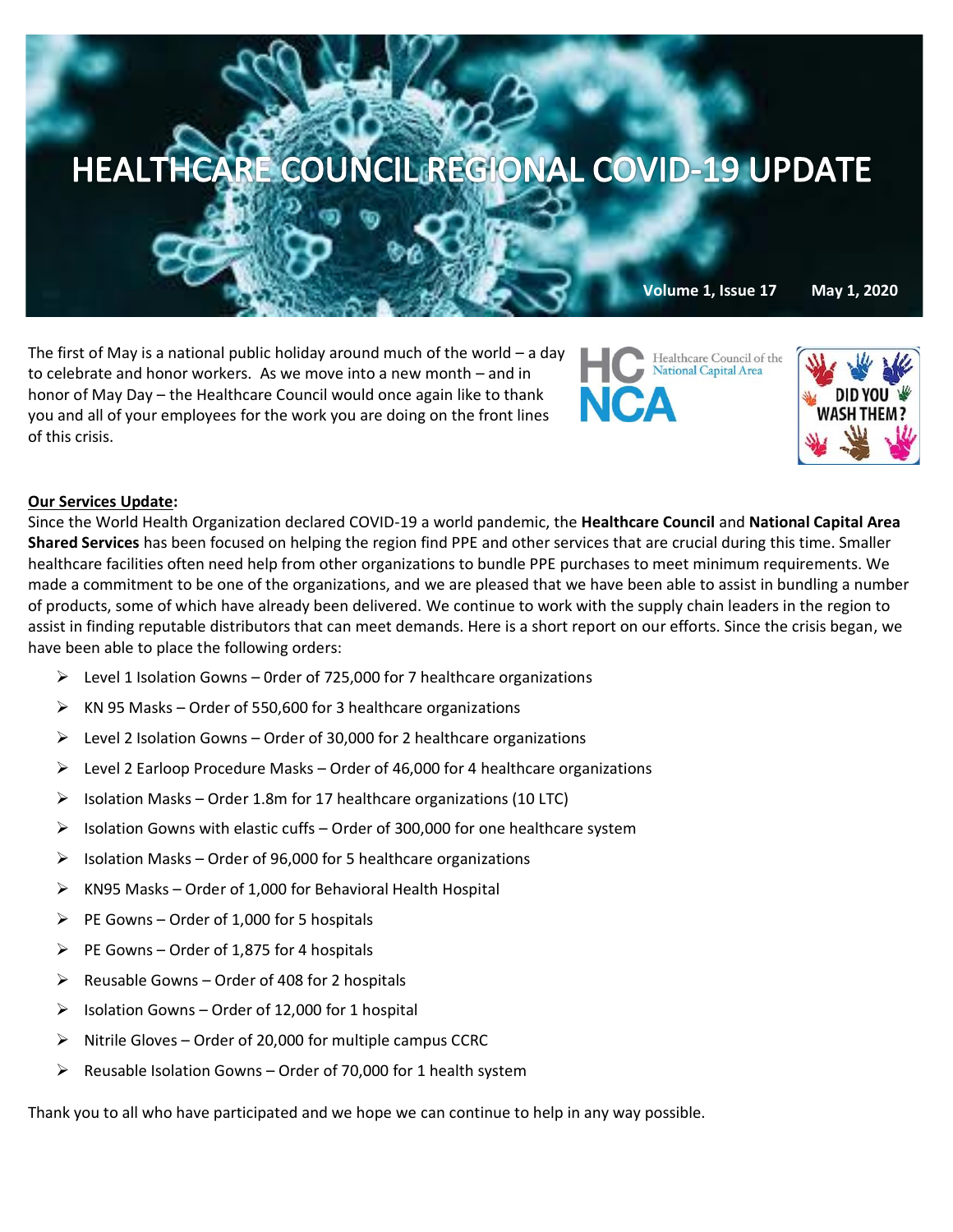# **New National Guidelines, Information, and Policies Updates:**

- $\triangleright$  The "social distancing" guidelines put in place by the Trump Administration [will expire today.](https://apnews.com/712f26cc2040c9a997a256b0b12d313d?mkt_tok=eyJpIjoiWldKbE9HWTVaREF6WVRWaSIsInQiOiJDSCtLVW9XVlZZdkFadmdpSFJBNVRUdWtiaisxV1VHYTRPZmJ6UFZVQ1lncmVkK0ttYkl2OXR5VXZHMm54VEhWYXVid05FUnpoZHd4UnF1aW5MK0RTSDNyTHhNTGFGVHVRRkNGb3hFSTFYV2NcL3ZPVVJXYmpkczFKeUNhdmkzRVEifQ==) That could have an impact on cases in the near future.
- $\triangleright$  The White House released a [testing action plan](https://www.whitehouse.gov/wp-content/uploads/2020/04/Testing-Blueprint.pdf) for the country to follow over the next several weeks and months.
- $\triangleright$  The past two days have seen some progress on both treatment of the coronavirus and creation of a vaccine.
	- A group based at Oxford University [is moving quickly to develop a vaccine](https://www.reuters.com/article/us-health-coronavirus-astrazeneca-oxford/astrazeneca-teams-up-with-oxford-university-to-develop-covid-19-vaccine-idUSKBN22C0UK?mkt_tok=eyJpIjoiWWprMllUWTJPREV4TnpJNCIsInQiOiJkdENqZ29KQ2J6VDRXc0M5b2lxRUU0a0JTa3djNGpKVlljN0tjY2tCYlZoSWhjVW00eUJQNGd1bldkNGVXczRjM094VjdwWEE0TDZXOEtac1c0dzFjOElsZUZLb3d5YXFocjJub3pxRnB5TmNSRE02SHlQdHpLMDNpR1Q0S3l6bCJ9) and announced that it dosed its first human volunteer earlier this month.
	- Dr. Anthony Fauci expressed optimism regarding the [use of the drug remdisivir](https://www.forbes.com/sites/lisettevoytko/2020/04/30/report-fauci-revealed-remdesivir-trial-results-to-get-ahead-of-leaks/#21434fad2473) in treating coronavirus patients who were hospitalized.
- $\triangleright$  The American Hospital Association [released a video](https://trustees.aha.org/aha-video-pays-tribute-health-care-heroes?utm_source=newsletter&utm_medium=email&utm_term=insights&utm_content=072018&utm_campaign=trustee-_insights) thanking healthcare workers for all they have done during this crisis.
- $\triangleright$  The National Coordinator for Health Information Technology ("ONC") has issued [discretion dates and timeframes](https://www.healthit.gov/cures/sites/default/files/cures/2020-04/Enforcement_Discretion.pdf?utm_source=Main+Distribution+List&utm_campaign=6d2ae32f43-COVID-19&utm_medium=email&utm_term=0_4995634420-6d2ae32f43-100322673&mc_cid=6d2ae32f43&mc_eid=a56dbb443d) related to certain requirements of the 21<sup>st</sup> Century Cures Act.

## **Regional Information and Information for Hospitals:**

Developments from around the MD-DC-VA area.

- $\triangleright$  Area cases are over 42,000 and the total number of deaths is now nearly 2000.
- $\triangleright$  In the District of Columbia, more than 80% of the deaths related to the coronavirus have been African Americans.
- $\triangleright$  DC has announced plans for two new hospitals, one in Ward 1 (225 beds) and one in Ward 8 (136 beds). Details of [Mayor Bowser's announcement can be found here.](https://www.nbcwashington.com/news/health/dc-announces-plans-for-2-new-hospitals-in-wards-1-and-8/2288992/)
- $\triangleright$  Maryland i[s taking steps to combat](https://www.bizjournals.com/washington/news/2020/04/29/maryland-takes-steps-to-combat-covid-19-outbreaks.html?ana=e_me_set1&j=90506220&t=Morning&mkt_tok=eyJpIjoiWWpZeU56TXpaamszTVRNdyIsInQiOiJyNlpYOE05THA4TUtUOGNCUlU1Q0tUXC9CbGR2UDVwV0xEczhrTUdEU09pdXhsektsMUtzNktNUG9uR0xhV1IxQlBwZzJcL2pIV3pGMFwvWjBacWFvY2VNXC85MDZEbkNZSzd0VVBDOFJCSlp2XC9oOUJ2NUJoeEhaeE9sT3VcL1lLaENtMHNRa0V4Q2dweUtCblBXTkFOMkVRUHc9PSJ9) cases of the coronavirus in nursing homes and poultry plants.
- $\triangleright$  Here is an update on how [people can](https://www.washingtonpost.com/local/getting-tested-for-coronavirus-in-virginia-maryland-dc/2020/03/26/5e19f608-6de9-11ea-a3ec-70d7479d83f0_story.html) get tested in the area.

## **Purchasing through National Capital Area Shared Services:**

Contact us directly at **301-731-4700** if there are ways we can help you get the supplies you need.

- ➢ **Premier, Inc.** has created a Thank You video for clients[. Click here to watch video.](https://www.premierinc.com/newsroom/covid-19/premier-says-thank-you)
- ➢ **Supply Orders**: we continue our efforts to help connect local healthcare facilities with the products and supplies they need. If we can help your organization, let us know.

### **Education, Learning, and Resources**

We have major Zoom conferences coming up:

- ➢ **2 nd Hazard Pay Survey:** Thank you to those who responded to our first survey. Results of that survey have been sent by email. We are launching a 2<sup>nd</sup> survey and we would appreciate your input. You can find the survey at the following link: [https://umdsurvey.umd.edu/jfe/form/SV\\_86db6aHzayl3qqV.](https://umdsurvey.umd.edu/jfe/form/SV_86db6aHzayl3qqV) Please have only one person from your HR department complete the survey by Wednesday, May 6, 2020.
- ➢ **CMS and FDA** will host a call for physicians and clinical directors today at 12:30. Details below:
	- **Friday, May 1 Call from 12:30-2:00 p.m. ET** Attendee Dial-in: 877-251-0301 Access Passcode: 9545128
- ➢ **HCNCA/NCASS Zoom Meeting:** Cyber Security Follow Up Onclave Networks, with its platform solution delivers simple enterprise-wide protection for all Operational Technologies regardless of age, operating system or protocol, has scheduled a Webinar for Tuesday, May 5th at 12:00 Noon. Please join the conversation for more information.
	- Join Zoom Meeting<https://us02web.zoom.us/j/83569616387>
- ➢ **The Synergy Organization:** One of our partner organizations has put out a plan to help identify which of the current or potential leaders in an organization are most likely to thrive within a restructured or merged enterprise. [See their ideas](https://synergyorg.com/evidence-based-executive-assessment/#a6)  [here.](https://synergyorg.com/evidence-based-executive-assessment/#a6)

### **General Information and Data Sources:**